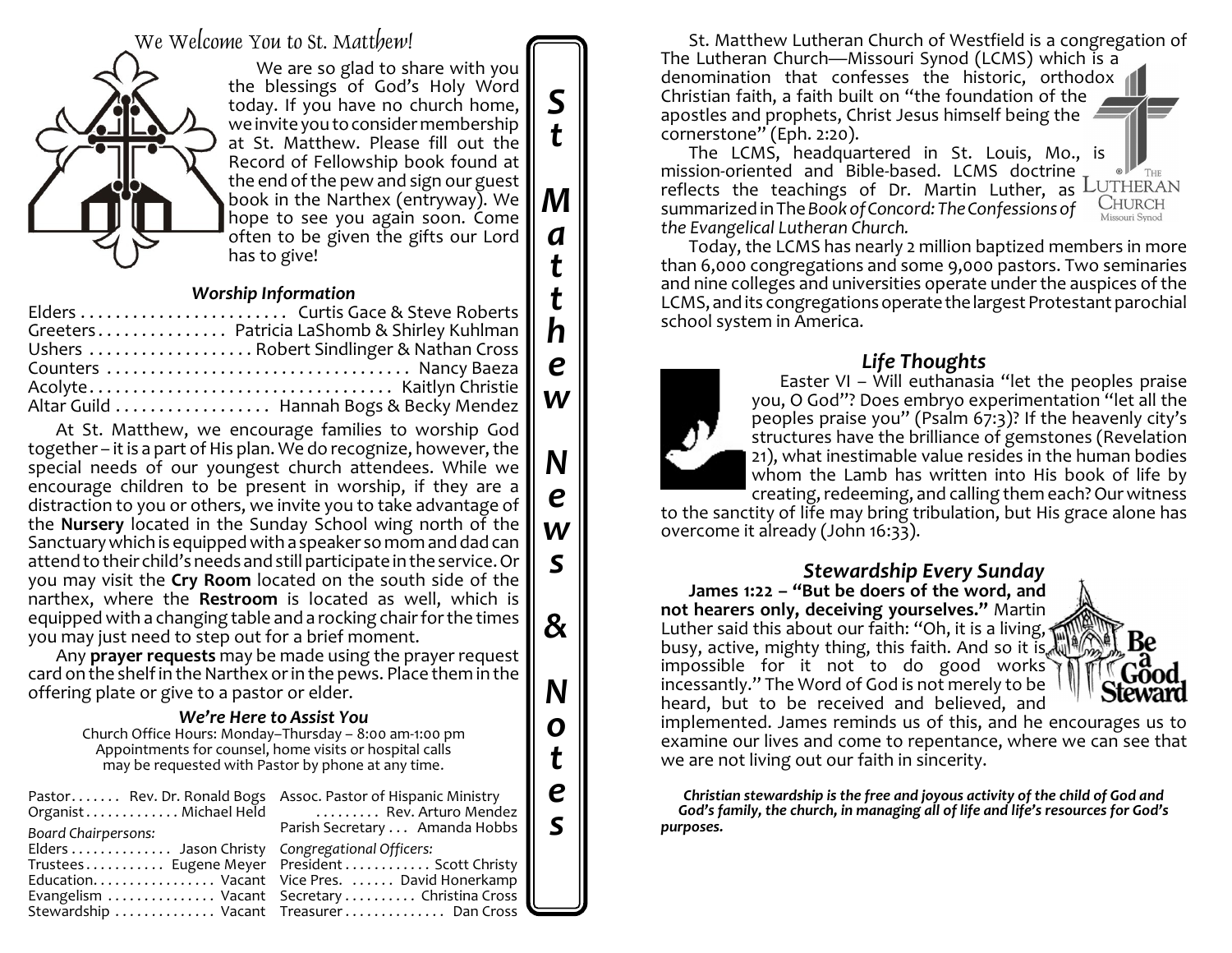### **LED Light Improvement Fund**

A fund for a gradual upgrade of all building lights to LEDs exists to help reduce our utility cost in the future. Any dedicated donations towards this fund please specify "LED Light Improvement Fund." Each light cost about \$100. Please consider "adopting" a light or two.

# **KFUO** Radio Christ for you. Anytime, Any

#### **KFUO Radio**

KFUO Radio, a media ministry extension of LCMS congregations, sharesChrist for you anytime, anywhere on KFUO.org via worship services, Bible and theology studies, practical talk programs, and sacred music.

CHRIST FOR YOU this week on KFUO.org: Begin studying Genesis on Thy Strong Word (weekdays at 11:00 a.m. CT), dig into Augsburg Confession Article XVIII: Free Will on Concord Matters  $(5/28$  at 10:00 a.m. CT), and study Acts 10-12 on Sharper Iron's "To the End of the Earth" (weekdays at 8:00 a.m. CT). Find your favorite programs on demand at kfuo.org or the KFUO Radio app!

### **Life Quotes**

"Your ascended Jesus goes with you. When you have doubts and struggles, take them to Jesus. When you're conflicted and troubled by sin and guilt, take it to Jesus and the cross. Together we lift each other up and grow up in Jesus! You are gifted! You are equipped! Know you are serving Jesus! Now and to eternity." Rev. Darren Green, St. John Evangelical Lutheran Church, Redwood Falls, Minnesota – A Life Quote from Lutherans For Life  $\bullet$ lutheransforlife.org

> *Attendance for Last Week (05/15/2002)* Adult Bible Class - 17 Sun. Divine Service - 104/\$7561.77

Wed. Morning Bible Class - 8 Wed. Evening Bible Class -7

*For great is His steadfast love toward us, and the faithfulness of the Lord endures forever.*

# Prayers for Our Church Family & Friends

*First of all, then, I urge that supplications, prayers, intercessions, and thanksgivings be made for all people. . . .This is good, and it is pleasing in the sight of God our Savior, who desires all people to be saved and to come to the knowledge of the truth.–1 Timothy 2:1-4*

Please remember those whose needs have been reported with prayers, cards and visits. Most requests will be listed for *THREE* Sundays unless updated. **BOLD FONT** indicates request is new or has been updated this Sunday.

# *Strength & Healing*

- $\mathfrak{B}$  Ernie Bernet Diagnosed with bladder cancer (Seminary friend of Pastor Bogs)
- a Marilyn Holland Diagnosed with cancer (friend of Peg Munson)
- $\mathbb{F}$  Michael Held Healing from a dislocated elbow & other testing
- $\mathfrak{B}$  Robert & Jade pray for peace during their time of struggles (neighbors of Shirley Coyle)
- **E** Mary Davis Fell and broke her wrist
- $\mathbb{E}$  Curtis Gace Health complications
- a Colin Brogan Recovering from heart surgery (friend of Sonny French)

# *Cancer/Long Term Healing*

- a StephanieNixdorf-diagnosedwithstage4melanoma(friendofthe Held family)
- $\mathfrak{B}$  Craig Johnson broken neck from a fall (father of Christina Cross)
- $\mathbb{F}$  Jean Ogletree-receiving chemotherapy on her gall bladder (friend of Nancy Baeza)
- $\mathbb{F}$  Brandon Pate-diagnosed with partial scerosis of the liver (Friend of Nicole Poppenhusen)
- $\mathfrak{B}$  Rosie Hildebrandt-shingles (sister of Curtis Gace)
- Aileen Mercer-Failing Eye Sight (Marilyn Kron's Sister)
- $\overline{v}$  Jan Stayton-healing from back surgery
- a Erica Vogt-long term Covid complications (granddaughter of Michael & Jeanne Held)
- a Carolina Villarreal-Cancer & surgery (friend of The Mendez Family)
- a Sue Wright-Cancer Diagnosis (Elaina Albarez Aunt)
- a Benny Albarez Cancer (Elaina Albarez Brother)
- a Leon Lilley-Leukemia (father of Troy Lilley)
- a Chris Pirk-receiving cancer treatment (friend of David & Mikaela Reese)
- a Sherry Adams-radiation for cancer (co-worker of Lester Sentesi)
- a Paul Kron-receiving cancer treatment
- 田<br>B. Carmen Arnold–cancer returned (friend of Jarod Christy)<br>B. Bill Pali–Alzheimers
- a Bill Pali–Alzheimers
- $\mathfrak{B}$  Anne McIlhany–heart failure, myasthenia gravis, systemic sclerosis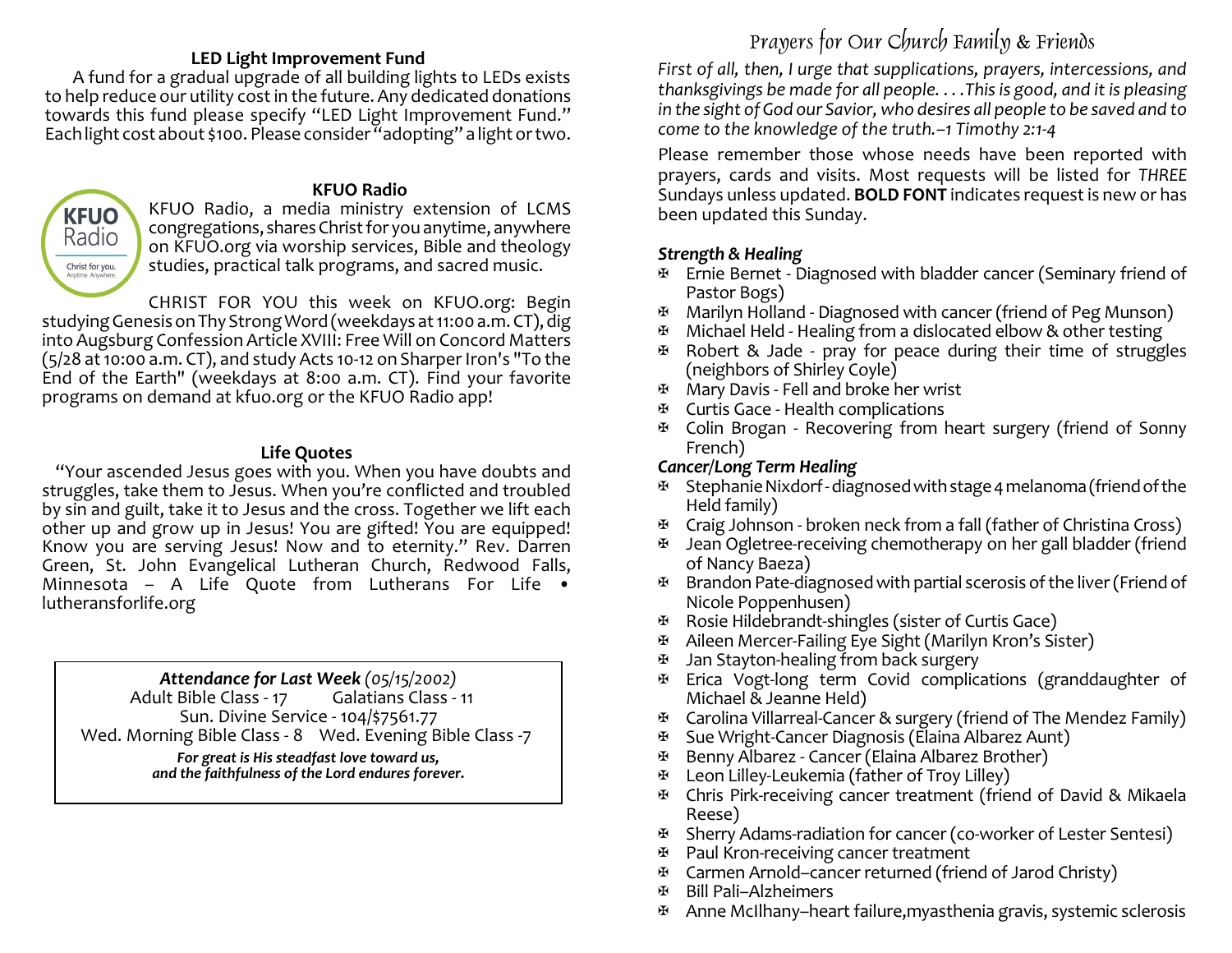- $\mathbb{F}$  Debbie Blanton in the hospital (Daughter of Shirley Coyle)
- $\mathfrak{B}$  Ceci–kidney issues (great niece of Jim Gibbs)
- a Dave Nahrwold–bladder cancer (father of Elisabeth Held)
- $\mathbb{H}$  Jeanie Cowger–cancer (step-family of Cowger family)
- a Clarence Meal–lung cancer (friend of Bettye Carter)
- a Phyllis Smith–cancer (cousin of Bryce Koslan)
- a Kevin Clark–broken neck & back (brother of Korey Clark)
- a MarianPiracci–compromisedneurosystem(nieceofLangleys' sonin-law)
- a Vic Vaz–Lukemia (husband of Sheila Vaz)
- a Chryssa Sharp–ovarian cancer (cousin of Karen Mavus)
- a JoAnn Roberts–chronic Leukemia Stage 1 (wife of Steve Roberts)
- a Miranda Rodriguez–bipolar disorder (friend of Shirley Coyle)
- a Betty Carroll–cancer w/dementia (friend of Cathy Coyle's aunt)
- a Odet Mendez–possible breast cancer (sister of Arturo Mendez)
- a Matthew Piserelle–no treatment (brother of Phillip Williamson)
- a Charlie Garton–child w/ brain cancer (friend of Mark Johnson)
- **E** David Saville–MS (nephew of Louie Pali)
- a Christina Cross–multiple health issues (sister of Dan Cross)

### *Our Shut Ins*

Louise Simmons, Richard & Karen Mavus, Bill Pali, Aileen Mercer, Mario Reyes, Marcia Carr, Dixie Garrett, Arlene Schultz & Gladys Brandt

## *General Prayer*

- $\mathfrak{B}$  The family of Ali Lowitzer–strength during difficult times & for her safe return home (granddaughter of Mary Davis)
- $\mathbb F$  For a safe and healthy pregnancy for Jason & Kim Christy (due in October) & Rebecca
- $\Phi$  For the safety of those serving in the military: Greggrie O'Garro (Navy) - Bahrain (son of Claire O'Garro); Anthony Valles (Army) - Japan (grandson of Nancy Baeza), Chris Crowley (Navy) - USS Roosevelt (son-in-law of Nicole Poppenhusen); Timothy & Benjamin Menz (sons of Paul Menz); Steven & Robert Hailey - Marines (nephews of The Hailey Family)

## *Celebrations*

**Birthdays:** 5/22 Arturo Mendez, 5/25 Kenneth French, 5/26 Eugene Meyer & 5/28 Kelly Gentes

**Baptism Anniversaries:** 5/24 Barbara Ellis, 5/24 Dwayne Lilley & 5/25 Scott Gentes

**Confirmation Anniversaries:** 5/22 Rose Goebel, 5/22 Jennifer Widner, 5/25 Carolyn McCorquodale & 5/28 Sharon Gace

**Wedding Anniversaries:** 5/27 Ronald & Gayle Bogs ~ 33 Years

# Opportunities to Study God's Word

*Sunday School for All Ages* **Preschool - Elementary Classes** begin at 8:45 am in **Room #2.** They children are learning Biblical accounts fromtheGrowinginChrist series. **The Sr. &Jr. High School class** is led by Pastor Mendez in **Room #3 which is now studying "Giving An Answer.".**



### *Sunday Adult Bible Classes*

All members and friends of St. Matthew Lutheran Church are invited to attend the Adult Bible Classes each Sunday at 8:45 am. **Giving An Answer** led by Pastor Bogs meets in the Fellowship Hall (gym). And **Galatians** led by Larry Harvey meets in **Room #4.** Please join us. Bring a friend!



### *Wednesday Mornings*

The Wednesday Morning Bible Study Group will be meeting at **10:00 am** in **Room #2**. We invite everyone who is available to join us to study God's Word. We are studying **Our Divine Service.**

## *Wednesday Evenings*

Wednesday evening Bible Class **meets at 7pm in Room #2.** We are studying Psalms. There is a second class that meets in Room #4 at 6:30pm

*Men's Breakfast Bible Study*

JoinusfortheMen'sBreakfastandBiblestudyonthe**2 nd Saturday** of the month at **8:00 am** in the Fellowship Hall.

Our next class is June 11<sup>th</sup>. The Board of Elders will meet following study at 10:00am.



The next meeting for PRISM will be Saturday, June  $25^{\text{th}}$  at 10a.m. in the

Fellowship Hall. Ladies of all ages are invited to enjoy breakfast, fellowship, and Bible study. We hope to see you there and as always all ladies are welcome.